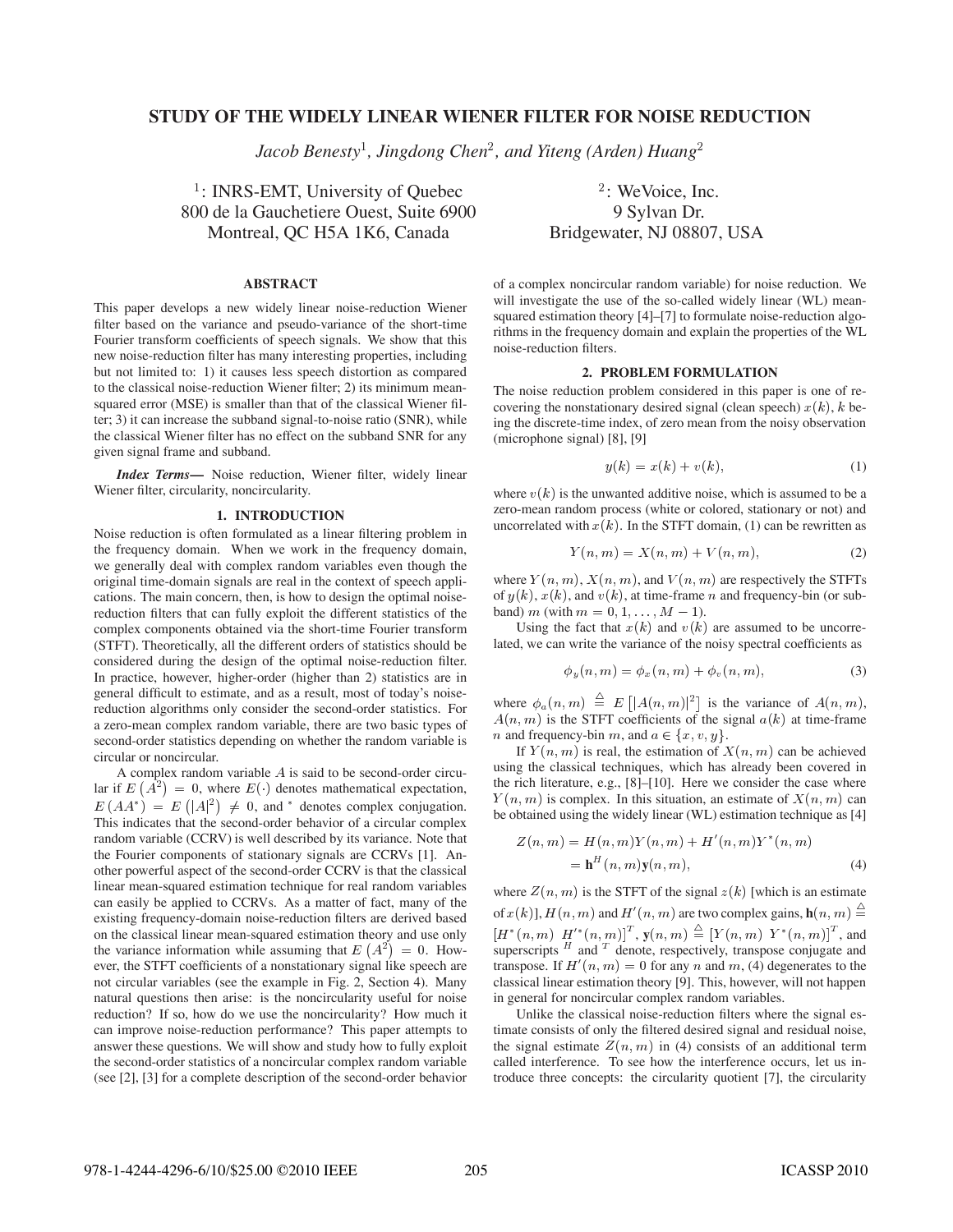matrix, and the covariance matrix, which are defined, respectively, as

$$
\gamma_a(n,m) \triangleq \frac{E\left[A^2(n,m)\right]}{E\left[|A(n,m)|^2\right]},\tag{5}
$$

$$
\Gamma_{a}(n,m) \triangleq \begin{bmatrix} 1 & \gamma_{a}(n,m) \\ \gamma_{a}^{*}(n,m) & 1 \end{bmatrix}, \qquad (6)
$$

$$
\Phi_{\mathbf{a}}(n,m) \stackrel{\triangle}{=} E\left[\mathbf{a}(n,m)\mathbf{a}^H(n,m)\right] = \phi_a(n,m)\Gamma_{\mathbf{a}}(n,m), \quad (7)
$$

where  $\mathbf{a}(n,m) \triangleq [A(n,m) \ A^*(n,m)]^T$ . It is easy to check that  $0 \leq |\gamma_a(n,m)| \leq 1$ . Now following the idea proposed in [11], we can decompose  $X^*(n, m)$  into two orthogonal components:

$$
X^*(n, m) = \gamma_x^*(n, m)X(n, m) + X'(n, m), \tag{8}
$$

where

$$
X'(n, m) = X^*(n, m) - \gamma_x^*(n, m) X(n, m), \tag{9}
$$

$$
E\left[X(n, m)X'^{*}(n, m)\right] = 0,
$$
\n(10)

and

$$
E\left[\left|X'(n,m)\right|^2\right] = \phi_x(n,m)\left[1 - |\gamma_x(n,m)|^2\right].\tag{11}
$$

We can then rewrite (4) as

$$
Z(n, m) = X_{\rm fd}(n, m) + X'_{\rm ri}(n, m) + V_{\rm rn}(n, m), \tag{12}
$$

where

$$
X_{\text{fd}}(n, m) \stackrel{\triangle}{=} \mathbf{h}^{H}(n, m) \mathbf{\Gamma}_{\mathbf{x}}(n, m) \mathbf{i}_{1} X(n, m)
$$
\n
$$
= H(n, m) X(n, m) + \gamma_{x}^{*}(n, m) H'(n, m) X(n, m),
$$
\n(13a)

$$
X'_{\rm ri}(n,m) \triangleq \mathbf{h}^H(n,m)\mathbf{i}_2 X'(n,m), \qquad (13b)
$$

$$
V_{\rm rn}(n,m) \triangleq \mathbf{h}^H(n,m)\mathbf{v}(n,m), \qquad (13c)
$$

are the overall filtered desired signal, the residual interference, and the residual additive noise respectively;  $\mathbf{i}_1 \stackrel{\sim}{=} [1 \ 0]^T$  and  $\mathbf{i}_2$  $[0 \t1]^T$ . Note that the above decomposition of the signal  $X^*(n, m)$ is a key part of this paper in order to be able to properly design and evaluate the optimal noise-reduction filter.

The three terms on the right-hand side of (12) are mutually uncorrelated. Therefore, we have

$$
\phi_z(n,m) = \phi_{x_{\text{fd}}}(n,m) + \phi_{x'_{\text{ri}}}(n,m) + \phi_{v_{\text{rn}}}(n,m), \quad (14)
$$

where

$$
\phi_{x_{\text{fd}}}(n, m) \stackrel{\triangle}{=} E\left[|X_{\text{fd}}(n, m)|^2\right]
$$
(15a)  
\n
$$
= \phi_x(n, m) \mathbf{h}^H(n, m) \mathbf{\Gamma}_x(n, m) \mathbf{i}_1 \mathbf{i}_1^H \mathbf{\Gamma}_x(n, m) \mathbf{h}(n, m),
$$
  
\n
$$
\phi_{x'_{\text{ri}}}(n, m) \stackrel{\triangle}{=} E\left[|X'_{\text{ri}}(n, m)|^2\right]
$$
(15b)  
\n
$$
= \phi_x(n, m) \left[1 - |\gamma_x(n, m)|^2\right] \mathbf{h}^H(n, m) \mathbf{i}_2 \mathbf{i}_2^H \mathbf{h}(n, m),
$$
  
\n
$$
\phi_{v_{\text{rn}}}(n, m) \stackrel{\triangle}{=} E\left[|V_{\text{rn}}(n, m)|^2\right]
$$
  
\n
$$
= \mathbf{h}^H(n, m) \Phi_v(n, m) \mathbf{h}(n, m).
$$
(15c)

The objective of noise reduction in the frequency domain is then to find optimal gains  $H(n, m)$  and  $H'(n, m)$  at each time-frame n and frequency-bin  $m$  that would attenuate the noise as much as possible with as little distortion as possible to the desired signal (speech).

### **3. WIDELY LINEAR WIENER FILTER**

We define the subband error signal between the estimated and desired signals as

$$
\mathcal{E}(n, m) \stackrel{\triangle}{=} Z(n, m) - X(n, m)
$$
  
= 
$$
\mathbf{h}^{H}(n, m)\mathbf{y}(n, m) - X(n, m).
$$
 (16)

The subband mean-squared error (MSE) is then

$$
J\left[\mathbf{h}(n,m)\right] \stackrel{\triangle}{=} E\left[|\mathcal{E}(n,m)|^2\right]
$$
  
=  $\phi_x(n,m)\left|\mathbf{h}^H(n,m)\mathbf{\Gamma_x}(n,m)\mathbf{i}_1 - 1\right|^2$   
+  $\phi_{x'_{11}}(n,m) + \phi_{v_{11}}(n,m).$  (17)

Taking the gradient of the subband MSE,  $J[\mathbf{h}(n, m)]$ , with respect to  $\mathbf{h}^H(n,m)$  and equating the result to zero give us the WL Wiener filter:

$$
\mathbf{h}_{\text{WLW}}(n, m) = \mathbf{\Phi}_{\mathbf{y}}^{-1}(n, m) \mathbf{\Phi}_{\mathbf{x}}(n, m) \mathbf{i}_{1}
$$
(18)  

$$
= \frac{\phi_{x}(n, m)}{\phi_{y}(n, m)} \cdot \mathbf{\Gamma}_{\mathbf{y}}^{-1}(n, m) \mathbf{\Gamma}_{\mathbf{x}}(n, m) \mathbf{i}_{1}
$$

$$
= \left[ \mathbf{I} - \frac{\phi_{v}(n, m)}{\phi_{y}(n, m)} \cdot \mathbf{\Gamma}_{\mathbf{y}}^{-1}(n, m) \mathbf{\Gamma}_{\mathbf{v}}(n, m) \right] \mathbf{i}_{1}.
$$

It follows immediately that

$$
H_{\text{WLW}}(n, m) = \frac{1 - \gamma_x(n, m)\gamma_y^*(n, m)}{1 - |\gamma_y(n, m)|^2} \cdot \frac{\phi_x(n, m)}{\phi_y(n, m)},
$$
(19a)

$$
H'_{\text{WLW}}(n,m) = \frac{\gamma_x(n,m) - \gamma_y(n,m)}{1 - |\gamma_y(n,m)|^2} \cdot \frac{\phi_x(n,m)}{\phi_y(n,m)}.
$$
 (19b)

From the definitions of variance and circularity quotient, one can easily verify the following relation:

$$
\gamma_y(n,m)\phi_y(n,m) = \gamma_x(n,m)\phi_x(n,m) + \gamma_v(n,m)\phi_v(n,m).
$$
 (20)

By using (20), the WL Wiener complex gains in (19) can be rearranged as

$$
H_{\text{WLW}}(n, m) = 1 - \frac{1 - \gamma_v(n, m)\gamma_y^*(n, m)}{1 - |\gamma_y(n, m)|^2} \cdot \frac{\phi_v(n, m)}{\phi_y(n, m)}, \quad (21a)
$$

$$
H'_{\text{WLW}}(n, m) = \frac{\gamma_y(n, m) - \gamma_v(n, m)}{1 - |\gamma_y(n, m)|^2} \cdot \frac{\phi_v(n, m)}{\phi_y(n, m)}.
$$
 (21b)

We recall that the classical Wiener filter [9] is

$$
H_{\rm W}(n,m) = \frac{\phi_x(n,m)}{\phi_y(n,m)} = 1 - \frac{\phi_v(n,m)}{\phi_y(n,m)}.
$$
 (22)

Of course, taking  $\gamma_x(n,m) = \gamma_v(n,m) = 0$  in the WL Wiener filter, we obtain the classical Wiener filter. While the Wiener filter is always real, the WL Wiener filter is, in general, complex.

Now let us examine the minimum MSE for the WL Wiener filter. The subband minimum MSE is found by substituting the WL Wiener filter given in  $(18)$  into  $(17)$ :

$$
J\left[\mathbf{h}_{\mathrm{WLW}}(n, m)\right] = \phi_x(n, m) \cdot \left[1 - \frac{\phi_x(n, m)}{\phi_y(n, m)} \cdot \mathbf{i}_1^H \mathbf{\Gamma}_\mathbf{x}(n, m) \mathbf{\Gamma}_\mathbf{y}^{-1}(n, m) \mathbf{\Gamma}_\mathbf{x}(n, m) \mathbf{i}_1\right].
$$
 (23)

The subband MSE for the classical Wiener filter is

$$
J\left[\mathbf{h}_{\mathcal{W}}(n,m)\right] = \phi_x(n,m) \left[1 - \frac{\phi_x(n,m)}{\phi_y(n,m)}\right].
$$
 (24)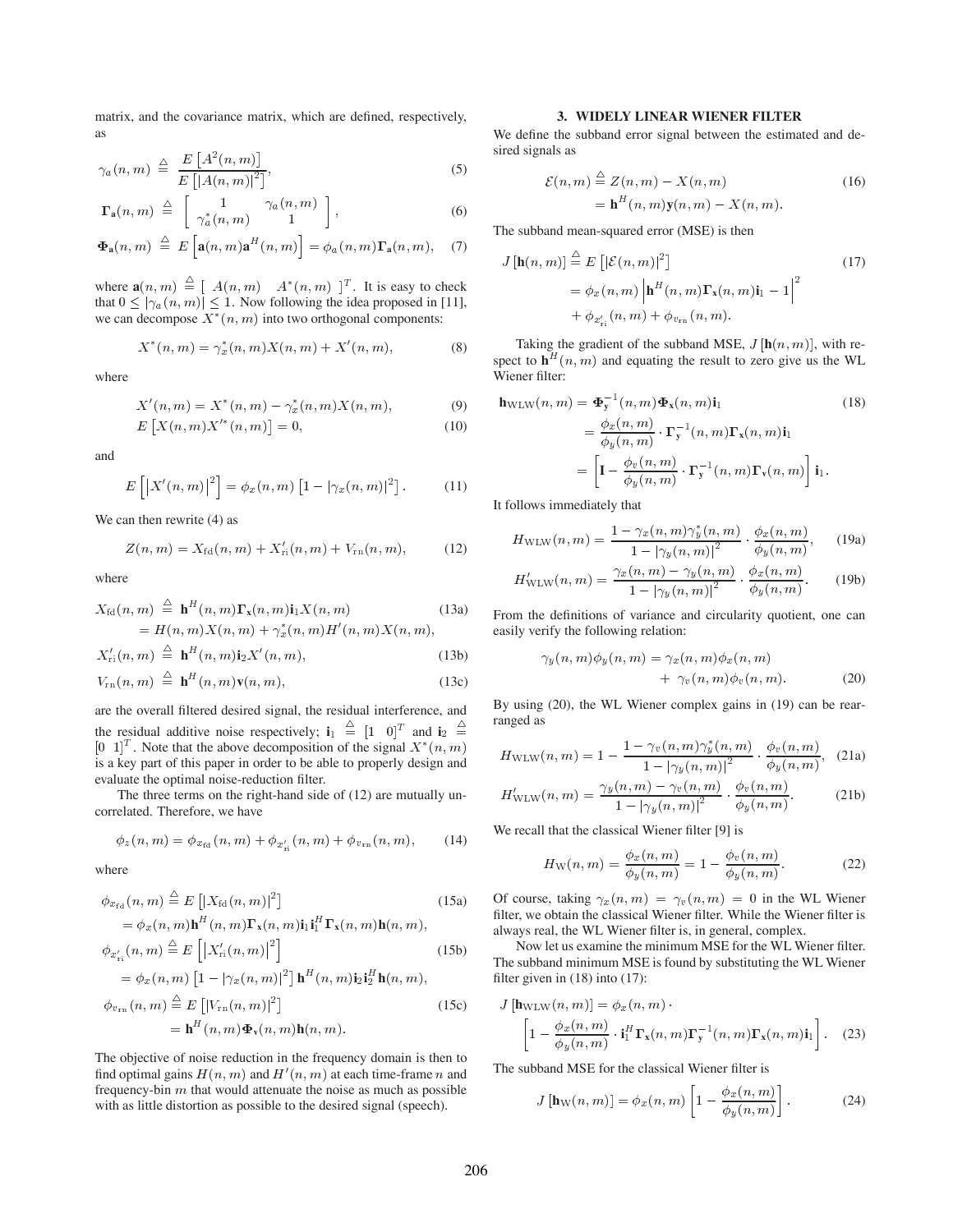

**Fig. 1**. Comparison between the WL and classical Wiener filters for their gain applied to filter the desired speech signal.

It is easy to check that

$$
J\left[\mathbf{h}_{\mathrm{WLW}}(n,m)\right] \le J\left[\mathbf{h}_{\mathrm{W}}(n,m)\right], \quad \forall n, m. \tag{25}
$$

So, the subband minimum MSE of the WL Wiener filter is smaller than that of the classical Wiener filter, which shows one advantage of the WL Wiener filter.

Now let us take a slightly different angle to study the WL Wiener filter by examining the filtered desired signal and residual noise and interference. Since in most situations noise is relatively more stationary than speech, it is reasonable to assume that  $\gamma_v(n,m) = 0$ . In this case, if substituting (19) into (13a) and using some simple mathematical manipulation, we can deduce the filtered desired signal due to the WL Wiener filter as

$$
X_{\text{fd,WLW}}(n,m) = G_{\text{fd,WLW}} X(n,m), \qquad (26)
$$

where

$$
G_{\text{fd,WLW}}(n, m) = H_{\text{WLW}}(n, m) + \gamma_x^*(n, m) H_{\text{WLW}}'(n, m) \tag{27}
$$

$$
= \frac{1 + \frac{1 - \text{15NR}(n, m)}{1 + \text{15NR}(n, m)} \cdot |\gamma_x(n, m)|^2}{1 - \left[\frac{\text{iSNR}(n, m)}{1 + \text{iSNR}(n, m)}\right]^2 \cdot |\gamma_x(n, m)|^2} \cdot \frac{\text{iSNR}(n, m)}{1 + \text{iSNR}(n, m)},
$$

and

$$
iSNR(n, m) \stackrel{\triangle}{=} \frac{\phi_x(n, m)}{\phi_v(n, m)}
$$
\n(28)

is the subband input SNR at frame  $n$  and frequency-bin  $m$ .

Recall that for the classical Wiener filter, the gain filter applied to the desired speech is

$$
G_{\text{fd,W}}(n,m) = H_{\text{W}}(n,m) = \frac{\text{iSNR}(n,m)}{1 + \text{iSNR}(n,m)}.
$$
 (29)

It can be checked that  $1 \geq G_{\text{fd},\text{WLW}}(n,m) \geq G_{\text{fd},\text{W}}(n,m) \geq 0$ , speed meaning that the WL Wiener filter introduces less speech distortion. Figure 1 plots both the  $G_{\text{fd,WLW}}(n, m)$  and  $G_{\text{fd,W}}(n, m)$  as a function of iSNR $(n, m)$ . It is seen that both the  $G_{\text{fd,WLW}}(n, m)$  and  $G_{\text{fd},W}(n,m)$  increase with the subband input SNR. So, less speech distortion is added to the enhanced signal by both the WL and classical Wiener filters as the subband input SNR increases. It is also seen that  $G_{\text{fd,WLW}}(n, m)$  increases as  $|\gamma_x(n, m)|$  increases, which can be easily checked from (27). Therefore, the more the desired signal is noncircular, the less is the signal distortion caused by the WL

Wiener filter. However, when SNR is either very large (e.g.,  $> 15$ dB) or very small (e.g.,  $\lt$  -15 dB),  $G_{\text{fd,WLW}}(n, m)$  converges to  $G_{\text{fd},W}(n, m)$  regardless of the degree of speech noncircularity. In this case, both the WL Wiener and classical Wiener have a similar amount of speech distortion. We also notice from Fig. 1 that a significant degree of noncircularity is needed in order for the WL Wiener filter to have noticeable less speech distortion than the classical Wiener filter. For instance, when  $iSNR(n, m) = 5$  dB, if we want the WL Wiener filter to have 5% less speech distortion than the classical Wiener filter, we would need  $|\gamma_x(n,m)| \ge 0.76$ .

Following the same line of analysis, we can compare the WL and classical Wiener filters for their noise reduction performance, which will not be presented here due to the space limit.

Having shown that the WL Wiener filter introduces less speech distortion and has a smaller minimum MSE than the classical Wiener filter, we now analyze the subband output SNR of the WL Wiener filter. We have the following theorem.

**Theorem**: With the WL Wiener filter given in (18), the subband output SNR is always greater than or at least equal to the subband input SNR, i.e., oSNR  $[\mathbf{h}_{\text{WLW}}(n, m)] \geq \text{iSNR}(n, m)$ ,  $\forall n, m$ .

Taking into account the interference component, we can write the output subband SNR of a WL filter as

$$
\text{oSNR}\left[\mathbf{h}(n,m)\right] \stackrel{\triangle}{=} \frac{\phi_{x_{\text{fd}}}(n,m)}{\phi_{x_{\text{ri}}}'(n,m) + \phi_{v_{\text{rn}}}(n,m)}.\tag{30}
$$

Applying (15) and (19) to (30) and using some mathematical manipulation, we can show that  $\sigma SNR$   $[\mathbf{h}_{\text{WLW}}(n, m)] \ge$  $\phi_x(n,m)/\phi_y(n,m) = iSNR(n,m)$ . The detailed proof is not presented here due to the space limit. Recall that for the classical Wiener filter, the input and output subband SNRs are equal, i.e.,

$$
\text{oSNR}[\mathbf{h}_{\mathbf{W}}(n,m)] = \frac{\phi_x(n,m)}{\phi_v(n,m)} = \text{iSNR}(n,m). \tag{31}
$$

So, the classical Wiener filter cannot improve the subband SNR. But the WL Wiener filter can improve the subband SNR, which, again, shows the advantage of the WL Wiener filter over the classical Wiener filter.

## **4. EXPERIMENTS**

The clean speech used in this experiment is from the TIMIT database [12], which was designed to provide speech data for acousticphonetic studies and for the development and evaluation of automatic speech recognition (ASR) systems. Each speech signal in this database is recorded using a 16-kHz sampling rate and is accompanied by manually segmented phonetic (based on 61 phonemes) transcripts. In this experiment, we took one signal from the speaker FAKS0 and downsampled it into 8 kHz. This signal is then used as the clean speech. Figure 2 (the upper trace) plots this signal and also visualizes both the phonetic transcription and phoneme boundaries. The corresponding noisy signal is generated by adding white Gaussian noise into the clean speech with different SNRs.

To perform noise reduction in the frequency domain, the input speech signal is partitioned into overlapping frames with a frame width of 8 ms and an overlapping factor of 75%. A Kaiser window is then applied to each frame and the windowed frame signal is subsequently transformed into the frequency domain using a 64 point FFT. At each subband and for each phoneme, a short-time sample average is used to replace the mathematical expectation to compute the variance parameters and circularity quotients. Note that the parameters  $\phi_x(n, m)$  and  $\gamma_x(n, m)$ ,  $\phi_y(n, m)$  and  $\gamma_y(n, m)$ , and  $\phi_v(n,m)$  and  $\gamma_v(n,m)$  are directly computed from the clean speech, the noisy, and the noise signals respectively. Figure 2 (the